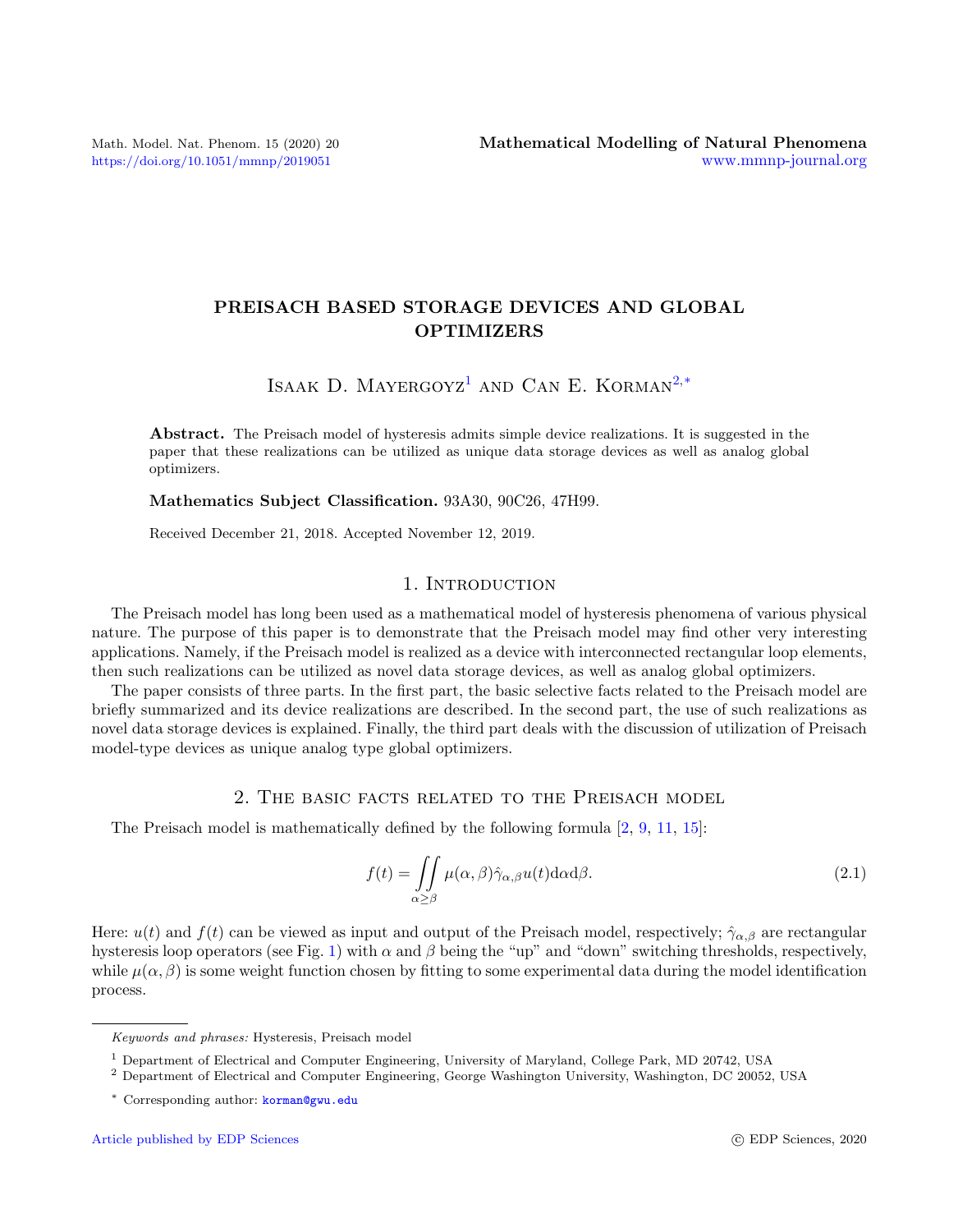

<span id="page-1-0"></span>FIGURE 1. Rectangular hysteresis loop operator.

It is apparent from the given definition that a complicated hysteresis operator is represented as a superposition of the simplest rectangular loop hysteresis operators. In this sense, formula [\(2.1\)](#page-0-3) is mathematically similar to the spectral decomposition of self-adjoint operators in terms of very simple projection operators [\[5,](#page-10-4) [14\]](#page-10-5). There is also an interesting parallel between the Preisach model and wavelet transforms [\[3\]](#page-10-6). Indeed, all rectangular loop operators  $\hat{\gamma}_{\alpha,\beta}$  can be obtained by translation and dilation from the rectangular loop operator  $\hat{\gamma}_{\pm 1}$ , which can be regarded as the "mother loop operator." Thus, the Preisach model can be viewed as a "wavelet operator transform."

It is apparent that the model  $(2.1)$  can be interpreted as a continuous analog of a system of parallelly connected rectangular loop elements. This interpretation is illustrated in Figure [2.](#page-2-0) According to this figure, the same input  $u(t)$  is applied to all rectangular loop elements, their individual outputs are multiplied by  $\mu(\alpha, \beta)$ , and then integrated over appropriate values of  $\alpha$  and  $\beta$ . Discrete approximations of the block-diagram shown in Figure [2](#page-2-0) can be used for the construction of device realizations of the Preisach model.

The mathematical study of the Preisach model is facilitated by its geometric interpretation. This interpretation is based on the one-to-one correspondence between rectangular loop operators  $\hat{\gamma}_{\alpha,\beta}$  and points  $(\alpha,\beta)$  of the half-plane  $\alpha \geq \beta$ . It is also clear that at any instant of time this half-plane is subdivided into two sets:  $S^+(t)$  consisting of the points  $\hat{\gamma}_{\alpha,\beta}$  for which  $\hat{\gamma}_{\alpha,\beta}u(t) = 1$ , and  $S^-(t)$  consisting of the points  $(\alpha,\beta)$  for which  $\hat{\gamma}_{\alpha,\beta}u(t) = -1$  (see Fig. [3\)](#page-2-1). It can be easily shown that if the starting configuration is a staircase interface or if the input is started from positive or negative saturation, the interface  $L(t)$  between  $S^+(t)$  and  $S^-(t)$  is a staircase-type line, where vertices have  $\alpha$  and  $\beta$  coordinates coinciding respectively with local maxima and minima reached at previous instants of time. The final link of  $L(t)$  is attached to the line  $\alpha = \beta$ . This link is a horizontal one and it moves upwards, when the input is monotonically increased. On the other hand, the final link is a vertical one and it moves from right to left, when the input is monotonically decreased. Thus, according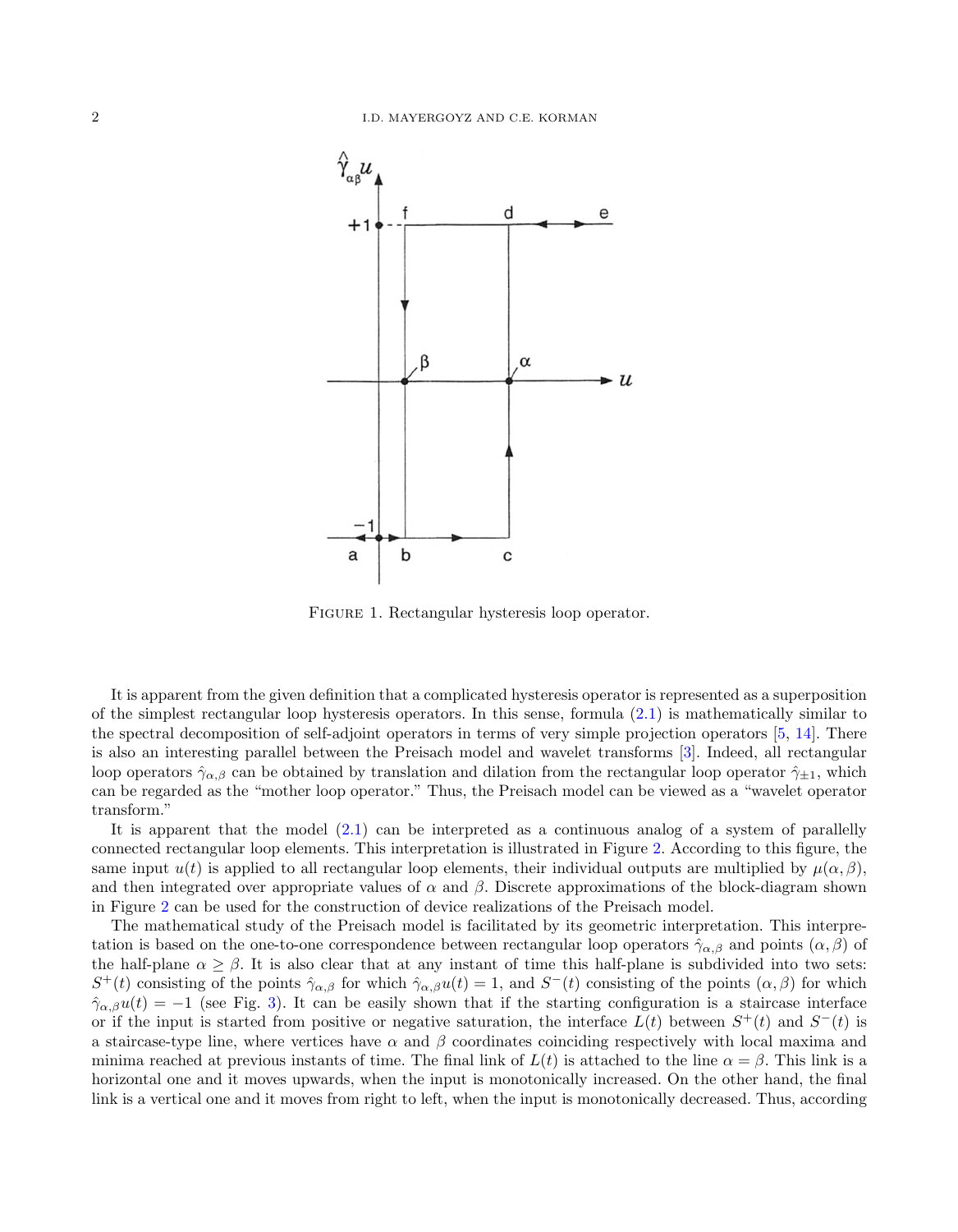

<span id="page-2-0"></span>Figure 2. Discrete approximation of the Preisach block-diagram.



<span id="page-2-1"></span>FIGURE 3. Staircase interface on  $(\alpha, \beta)$  plane.

to the formula  $(2.1)$ , at any instant of time we have

<span id="page-2-2"></span>
$$
f(t) = \iint\limits_{S^+(t)} \mu(\alpha, \beta) d\alpha d\beta - \iint\limits_{S^-(t)} \mu(\alpha, \beta) d\alpha d\beta.
$$
 (2.2)

It follows from formula  $(2.2)$  that instantaneous output value of  $f(t)$  depends on a particular subdivision of the region of integration in  $(2.1)$  into positive  $(S^+(t))$  and negative  $(S^-(t))$  sets. This subdivision is determined by  $L(t)$ , whose shape is controlled by past extremum values of input  $u(t)$ . Consequently, the Preisach model is endowed with memory and  $L(t)$  can be viewed as a trace (engram) of this memory. This memory is highly selective. Namely, the Preisach model detects, extracts and stores not all input values but only past input extrema. Furthermore, some of the stored input extrema can be erased by the subsequent input variations. This is illustrated by Figure [4,](#page-3-0) which shows that only specific sequences of input extrema are stored by the Preisach model and that these extrema are defined by the following formula:

$$
M_1 = u(t_1^+) = \max_{t_0 < t < t'} u(t),\tag{2.3}
$$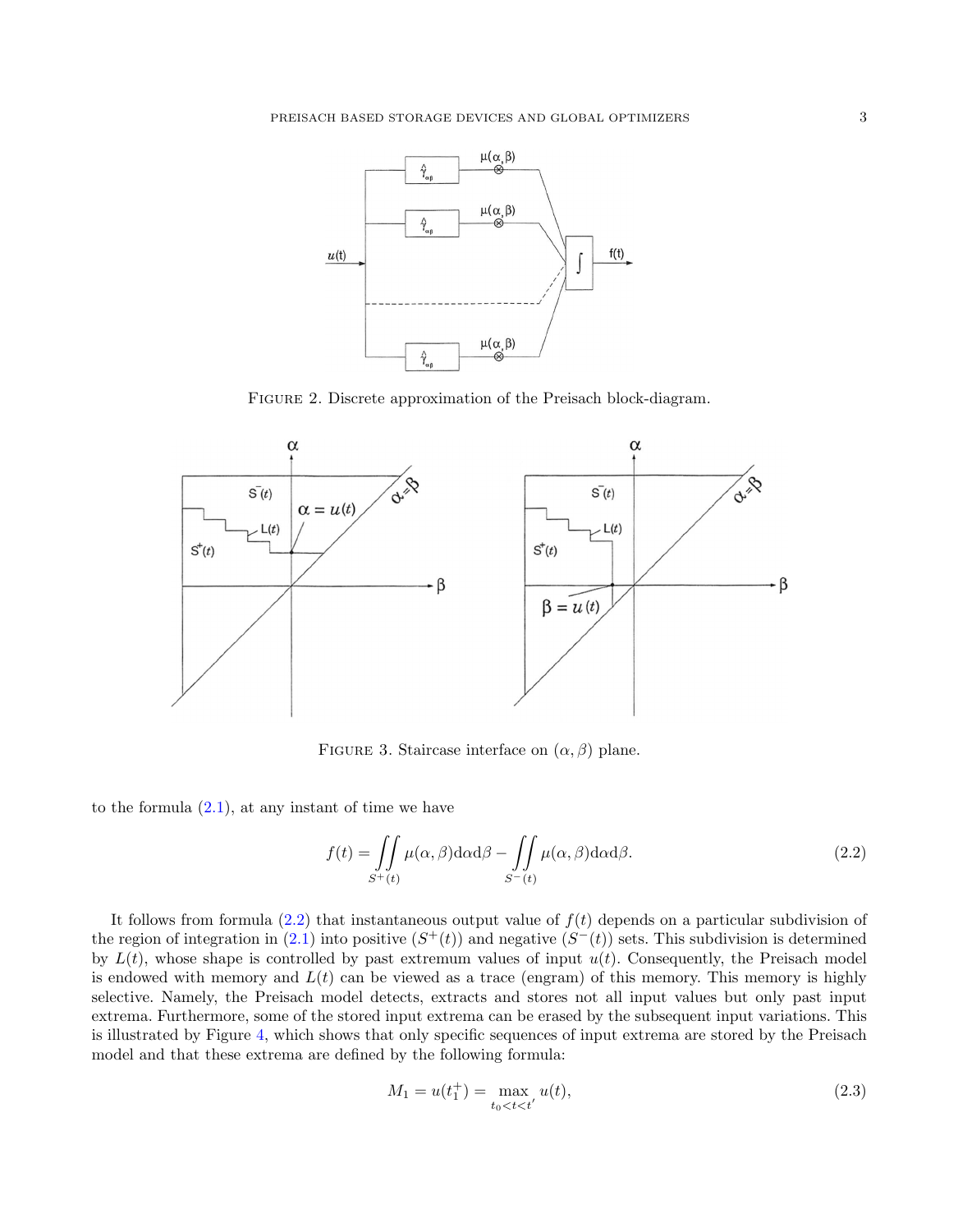

<span id="page-3-0"></span>Figure 4. Past input extrema selectively stored by the Preisach model.

$$
m_1 = u(t_1^-) = \min_{t_1^+ < t < t'} u(t),\tag{2.4}
$$

$$
M_2 = u(t_2^+) = \max_{t_1^- < t < t'} u(t),\tag{2.5}
$$

$$
m_2 = u(t_2^-) = \min_{t_2^+ < t < t'} u(t),\tag{2.6}
$$

$$
M_k = u(t_k^+) = \max_{t_{k-1}^- < t < t'} u(t),\tag{2.7}
$$

$$
m_k = u(t_k^-) = \min_{t_k^+ < t < t'} u(t).
$$
\n(2.8)

It can be seen from the geometric interpretation of the Preisach model that all other (intermediate) input extrema are erased. It is natural to say that  $M_k$  and  $m_k$   $(k = 1, 2, ...)$  form a sequence of alternating dominant input maxima and minima. This is the essence of the erasure property of the Preisach model that can be stated as follows:

. . . . . . . . . . . .

Erasure Property: Only the sequences of alternating dominant input extrema are stored by the Preisach model. All other input extrema are erased.

It is evident from the stated erasure property that  $\alpha$  and  $\beta$  coordinates of vertices of engram  $L(t)$  are equal to  $M_k$  and  $m_k$   $(k = 1, 2, ...)$ , respectively.

### 3. Preisach based data storage

The existing conventional data storage systems are based on the availability of identical microelectronic devices used for the storage of binary numbers. However, the relentless process of miniaturization has resulted in the transition of digital electronic devices from microscale to nanoscale. At the nanoscale, electronic devices are very susceptible to random dopant fluctuations which occur due to the random nature of ion implantation and diffusion. There are also random fluctuations of oxide thickness in MOSFET devices. All these random fluctuations lead to fabrication deviations that are strongly pronounced at the nanoscale and which appreciably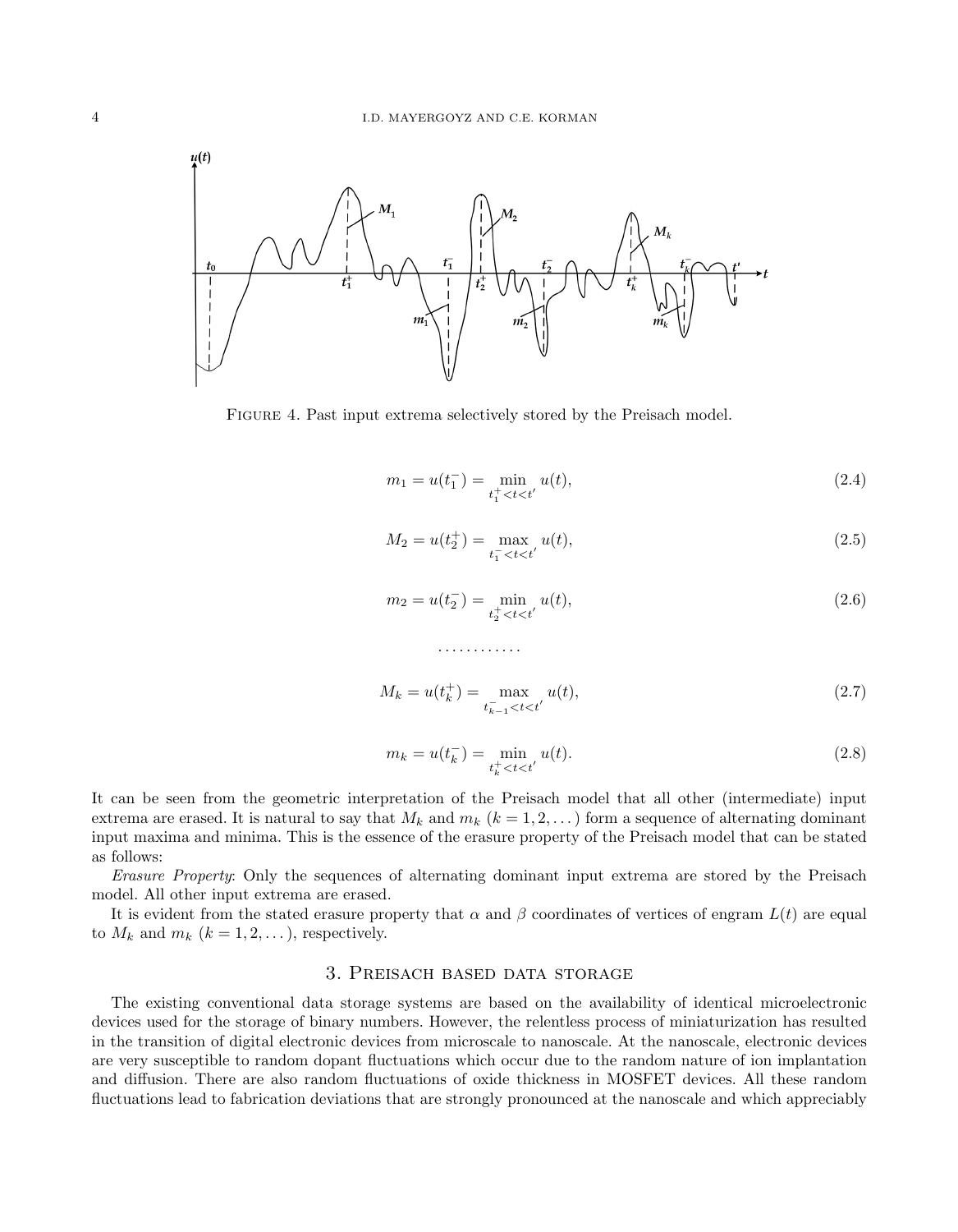affect the characteristics of digital semiconductor devices [\[16,](#page-10-7) [17\]](#page-10-8). This makes the fabrication of almost identical storage elements very expensive and even unattainable in the case of their further miniaturization. The nonidentical nature of digital devices is detrimental to the existing principles of computer storage. On the other hand, the nonidentical nature of storage elements is beneficial for the design of Preisach-type memory devices. Actually, it is at the very foundation of the design of such devices. For this reason, this type of devices may find some applications in future data storage systems.

One of the main difficulties in the Preisach based data storage is that the data subject to storage must be represented as sequences of alternating maxima and minima of decreasing magnitude. Only in this case, the Preisach storage without any erasure, *i.e.* without any information loss, can be accomplished. This requires special formatting of the data subject to storage. This formatting is discussed below.

Suppose that we have a set of numbers subject to storage. First, we subdivide this set of numbers into two subsets of positive and negative numbers, respectively. Namely, numbers

<span id="page-4-0"></span>
$$
x_1, x_2, \ldots, x_n \tag{3.1}
$$

are positive, while numbers

<span id="page-4-1"></span>
$$
y_1, y_2, \ldots, y_m \tag{3.2}
$$

are negative.

Then, we introduce the following sequence of all positive numbers:

$$
x_1, x_2, \dots, x_n, x_{n+1}, x_{n+2}, \dots, x_N,
$$
\n
$$
(3.3)
$$

where

<span id="page-4-5"></span>
$$
x_{n+1} = -y_1, \ x_{n+2} = -y_2, \dots, x_N = -y_m \tag{3.4}
$$

and

<span id="page-4-2"></span>
$$
N = n + m.\t\t(3.5)
$$

Next, we design the following sequence of numbers  $X_k$  in the case when  $N = 2i$ :

<span id="page-4-3"></span>
$$
X_{2i} = \sum_{k=1}^{2i} x_k, \ X_{2i-2} = \sum_{k=1}^{2i-2} x_k, \dots, X_2 = \sum_{k=1}^{2} x_k,
$$
\n(3.6)

<span id="page-4-4"></span>
$$
X_{2i-1} = -\sum_{k=1}^{2i-1} x_k, \ X_{2i-3} = -\sum_{k=1}^{2i-3} x_k, \dots, X_1 = -x_1.
$$
 (3.7)

From this definition, it follows that

$$
X_{2i} > X_{2i-2} > \cdots > X_2,\tag{3.8}
$$

and

$$
X_{2i-1} < X_{2i-3} < \dots < X_1. \tag{3.9}
$$

In the case when  $N = 2i + 1$ , we define sequence  $X_k$  as follows:

<span id="page-4-6"></span>
$$
X_{2i+1} = \sum_{k=1}^{2i+1} x_k, \ X_{2i-1} = \sum_{k=1}^{2i-1} x_k, \dots, X_1 = x_1,
$$
\n(3.10)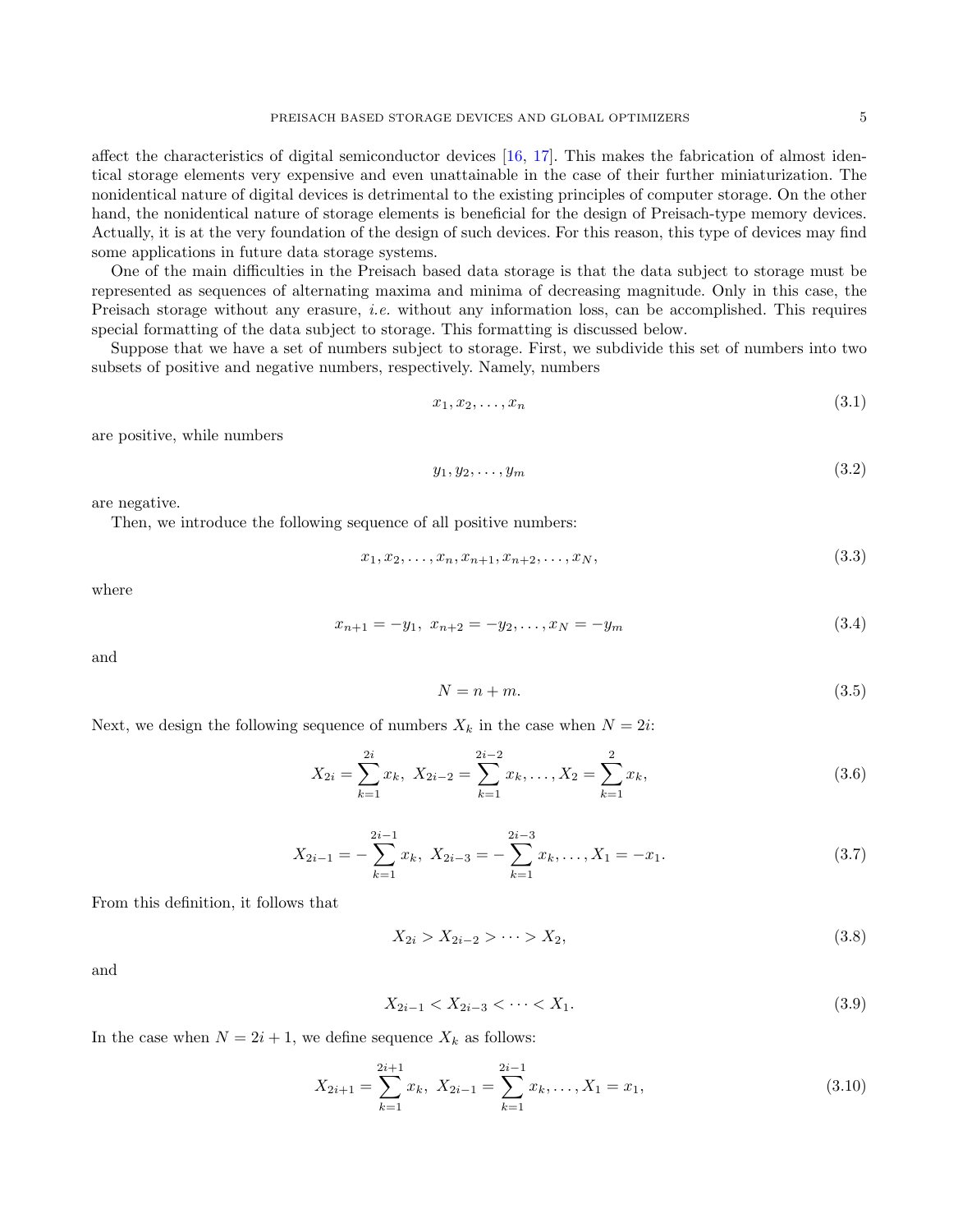

<span id="page-5-0"></span>FIGURE 5. Input sequence to the Preisach model.

<span id="page-5-1"></span>
$$
X_{2i} = -\sum_{k=1}^{2i} x_k, \ X_{2i-2} = -\sum_{k=1}^{2i-2} x_k, \dots, X_2 = -\sum_{k=1}^{2} x_k.
$$
 (3.11)

Similarly, it follows that

$$
X_{2i+1} > X_{2i-1} > \cdots > X_1,\tag{3.12}
$$

while

$$
X_{2i} < X_{2i-2} < \dots < X_2. \tag{3.13}
$$

The above defined sequences  $X_k$  can be stored in the Preisach memory devices consisting of parallel connectivity of  $\hat{\gamma}_{\alpha,\beta}$  without being affected by the erasure property of the Preisach memory. Indeed, by using an input shown in Figure [5,](#page-5-0) we shall end up with the Preisach memory engram shown in Figure [6.](#page-6-0)

The last figure corresponds to the case when  $N = 2i$ . In this case, the last link of the engram connected to the line  $\alpha = \beta$  is a vertical one. The  $\alpha$  and  $\beta$  coordinates of the vertices of the protruding angles of the engram are equal to  $X_{2j}$  and  $X_{2j+1}$ , respectively.

In the case when  $N = 2i + 1$ , the engram will be similar to one shown in Figure [6,](#page-6-0) except the last link of the engram will be a horizontal one and the  $\alpha$  and  $\beta$  coordinates of the vertices of the protruding angles of the engram are equal to  $X_{2j+1}$  and  $X_{2j}$ , respectively.

As discussed below, the recorded data  $X_k$  can be read back by monotonically increasing the input  $u(t)$  and properly analyzing the output  $f(t)$ . As soon as numbers  $X_k$  are read, the original numbers in formulas [\(3.1\)](#page-4-0) and [\(3.2\)](#page-4-1) can be recovered by using formulas [\(3.5\)](#page-4-2), [\(3.6\)](#page-4-3), and [\(3.7\)](#page-4-4) in the case when  $N = 2i$  and formulas [\(3.4\)](#page-4-5),  $(3.10)$ , and  $(3.11)$  in the case when  $N = 2i + 1$ .

It can be seen from Figure [6](#page-6-0) that the Preisach memory with only symmetric  $(\alpha = -\beta)$  rectangular loops  $\hat{\gamma}_{\alpha,\beta}$ can be used. Indeed, it follows from formulas  $(3.6)$ – $(3.7)$  and  $(3.10)$ – $(3.11)$  that the vertices of the protruding angles of the engram are above the line  $\alpha = -\beta$ , while the vertices of other ("caving in") angles of the engram are below the line  $\alpha = -\beta$ . This fact follows from the inequality

$$
X_{2j} > |X_{2j-1}| > X_{2j-2}
$$
\n(3.14)

in the case when  $N = 2i$ , and the inequality

$$
X_{2j+1} > |X_{2j}| > X_{2j-1} \tag{3.15}
$$

in the case when  $N = 2i + 1$ .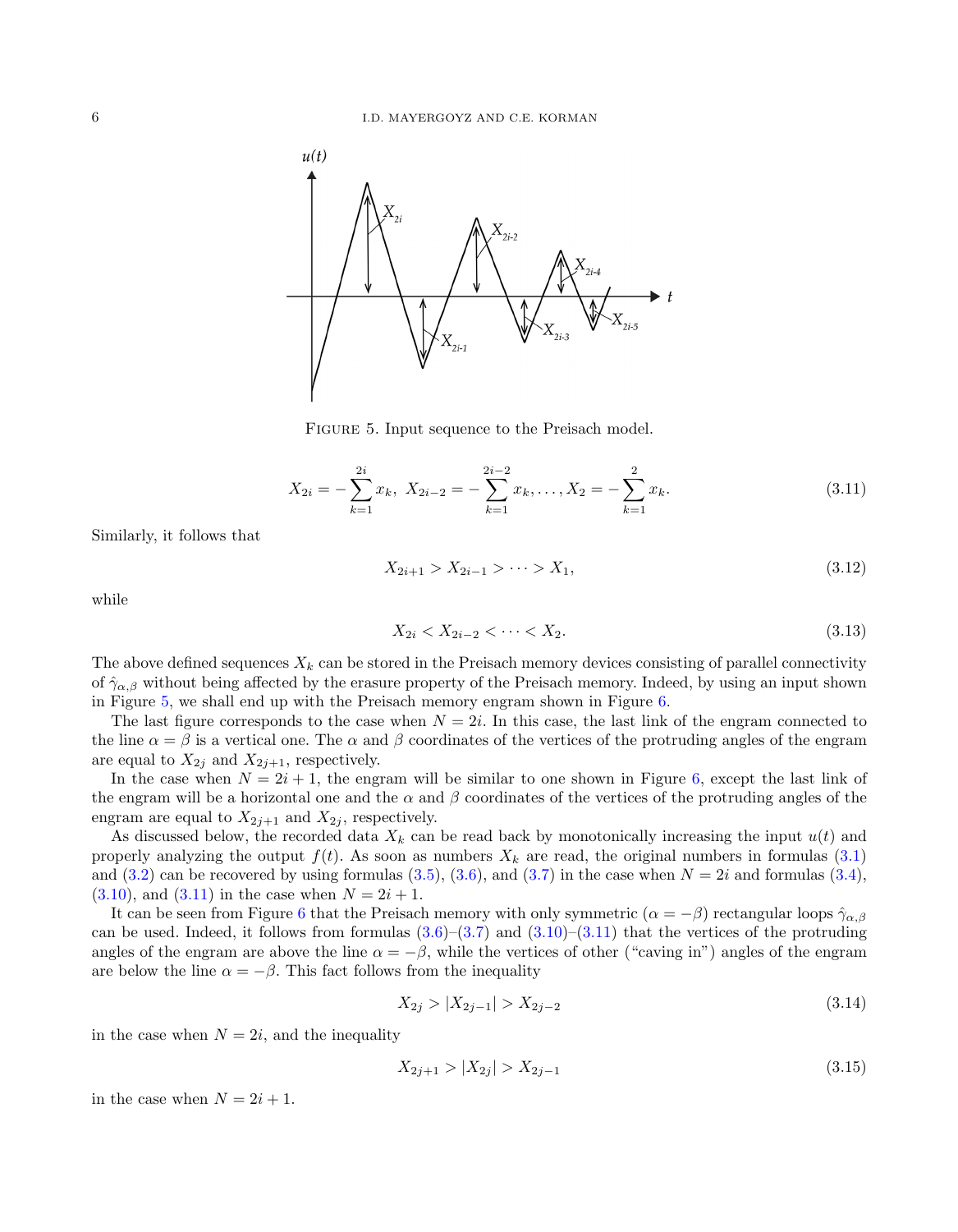

<span id="page-6-0"></span>FIGURE 6. Staircase interface of input sequence on the Preisach plane.

The output of the Preisach model in the case of symmetric rectangular loops can be written as follows

<span id="page-6-1"></span>
$$
f(t) = C \int_{\alpha} \hat{\gamma}_{\alpha, -\alpha} u(t) d\alpha,
$$
\n(3.16)

where it is assumed (for the sake of simplicity) that  $\mu(\alpha, -\alpha) = C$ .

Now, in the case of the reading back process when the input is monotonically increased, rectangular loops  $\hat{\gamma}_{\alpha,-\alpha}$  corresponding to the points of the line  $\alpha = -\beta$  inside  $S^-(t)$  will be switched upwards. From Figure [6](#page-6-0) it can be seen that the above points belong to the disjoint parts of the line  $\alpha = -\beta$ . When the switching of  $\hat{\gamma}_{\alpha,-\alpha}$  along these parts occurs, then according to the formula [\(3.16\)](#page-6-1) the output  $f(t)$  is linearly increased as a function of input  $u(t)$ . Between these switchings, the output  $f(t)$  remains constant. Furthermore, it follows from Figure [6](#page-6-0) that the linear output increase starts at the input values  $u(t_{2j}) = X_{2j}$  and ends at the input values  $u(t_{2j+1}) = |X_{2j+1}|$ . This means that the output f as the function of input u can be represented by the graph shown in Figure [7.](#page-7-0)

This graph clearly reveals that the values of  $X_k$  can be retrieved by using the described read back process. In the case when  $\mu(\alpha, -\alpha)$  is not constant, the parts of the graph f vs. u corresponding to the monotonic increase of output will not be linear but will be curved. However, these disjoint parts will be separated by horizontal (flat) parts whose initial and end points correspond to the input values equal to  $|X_{2j-1}|$  and  $X_{2j}$ , respectively. Thus, the values of  $X_k$  can still be recovered from the f vs. u function.

Next, we shall discuss how the rectangular loop elements  $\hat{\gamma}_{\alpha,-\alpha}$  can be physically realized. In microelectronics, this can be accomplished by using Schmitt trigger circuits with positive feedback. There are different realizations of such circuits by using BJT transistors or operational amplifiers. These realizations require also resistors. There are circuit realizations of the Schmitt trigger that can be accomplished without resistors. There are CMOS realizations, which use six MOSFETs [\[4,](#page-10-9) [12\]](#page-10-10). In magnetics, rectangular loop elements  $\hat{\gamma}_{\alpha,-\alpha}$  can be realized by using nanoscale single-domain thin magnetic film particles with in-plane anisotropy. For such particles, the Stoner-Wolfarth theory can be used, which predicts rectangular magnetization loops when the applied magnetic field varies along the easy anisotropy axis [\[11\]](#page-10-2). Finally, in optics, rectangular loop elements can be realized by using the physical phenomena of optical bistability. This phenomenon occurs in various semiconductors, and it can be also realized on a silicon chip [\[1\]](#page-10-11) despite the relatively weak nonlinear optical properties of silicon.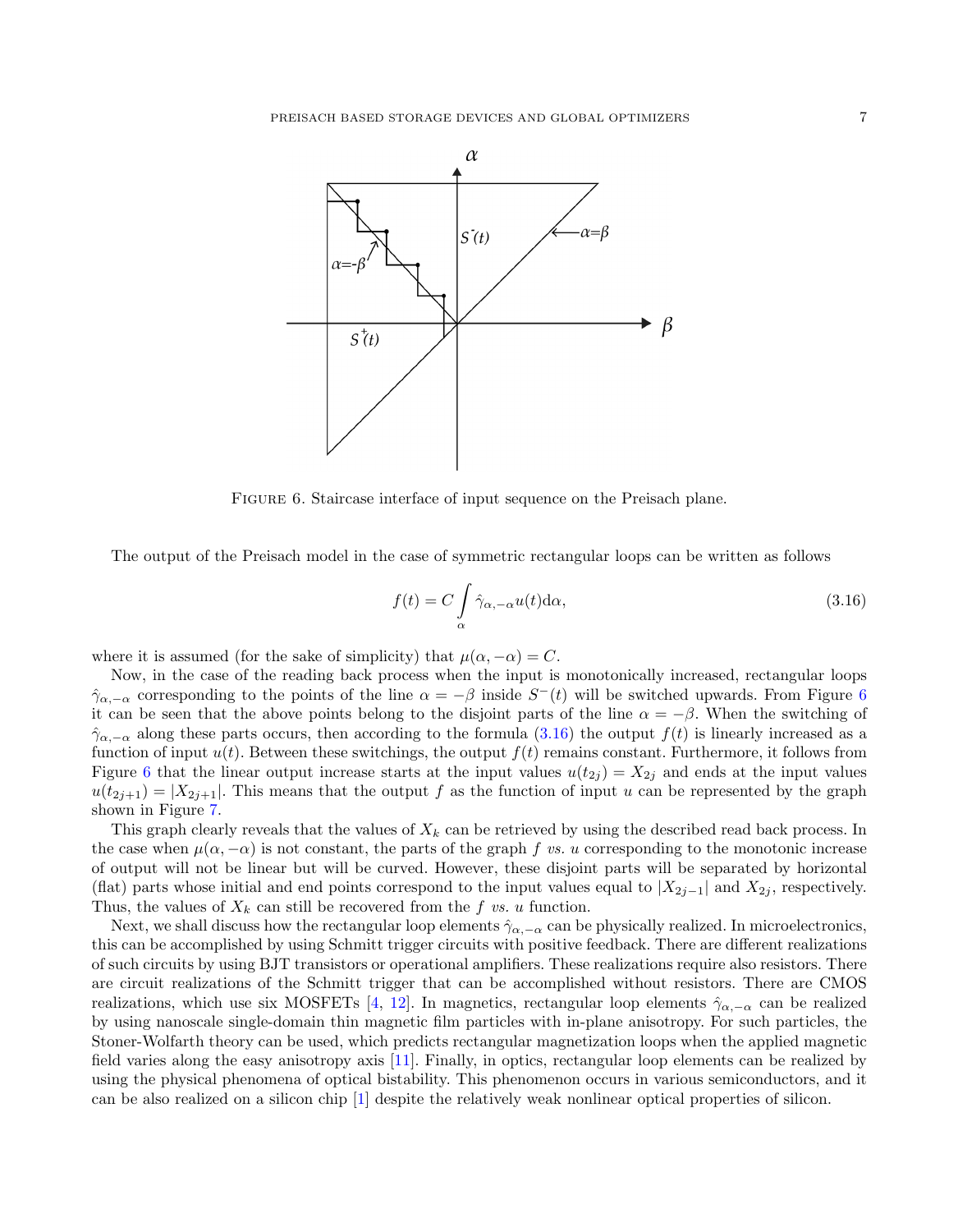

<span id="page-7-0"></span>FIGURE 7. Output f as a function of input  $u$ .

The discussed Preisach-type memory is of distributed nature, and, as a result, it is not addressable. For this reason, the most probable applications of this memory will be for massive data storage when all data stored in one Preisach memory unit is retrieved. Many identical Preisach memory units can be employed for massive data storage, and these units can be addressable.

#### 4. Preisach based global optimizers

Now, we turn to the discussion of the unique properties of the Preisach model-based global optimizers. Consider first the problem of univariate global optimization. The essence of this problem is in finding the global extremum (for instance, global minimum) of a given function  $\varphi(t)$  of one variable:

$$
\varphi(\tilde{t}) = \min_{t \in [0,T]} \varphi(t). \tag{4.1}
$$

Various numerical methods have been developed for the solution of this problem (for instance, see [\[8,](#page-10-12) [10,](#page-10-13) [13\]](#page-10-14)). Usually, some smoothness of  $\varphi(t)$  is assumed in these methods. One of the most commonly used assumptions is the differentiability of the objective function  $\varphi$  with bounded derivatives (partial derivatives in the case of multivariate optimization) that leads to this function satisfying the Lipschitz condition, *i.e.*,

$$
|\varphi(t_2) - \varphi(t_1)| \le L|t_2 - t_1| \tag{4.2}
$$

where  $L > 0$  is the Lipschitz constant.

The multivariate global optimization problem is substantially more difficult. It requires the finding of the global minimum of the function of many variables

$$
\varphi(\vec{x^*}) = \min_{\vec{x} \in \mathcal{D}} \varphi(\vec{x}) \tag{4.3}
$$

where  $\vec{x} = (x_1, x_2, \dots, x_n)$  and  $\vec{D}$  is some region (for instance) a cube, in *n*-dimensional space.

It is natural to apply one-dimensional global optimization techniques to the solution of multidimensional global optimization problems. One of such approaches is the nested dimension reduction scheme [\[6,](#page-10-15) [7\]](#page-10-16).

In this context, the Preisach model-based devices can be viewed as general global optimizers. Indeed, if the function  $\varphi(t)$  subject to minimization is used as an input $(u(t) = \varphi(t))$  to the Preisach based device, then this device will detect, extract, and store the alternating sequence of dominant extrema of  $\varphi(t)$ . Among these extrema are the global minima and maxima of  $\varphi(t)$ . The Preisach device does this due to its structure and no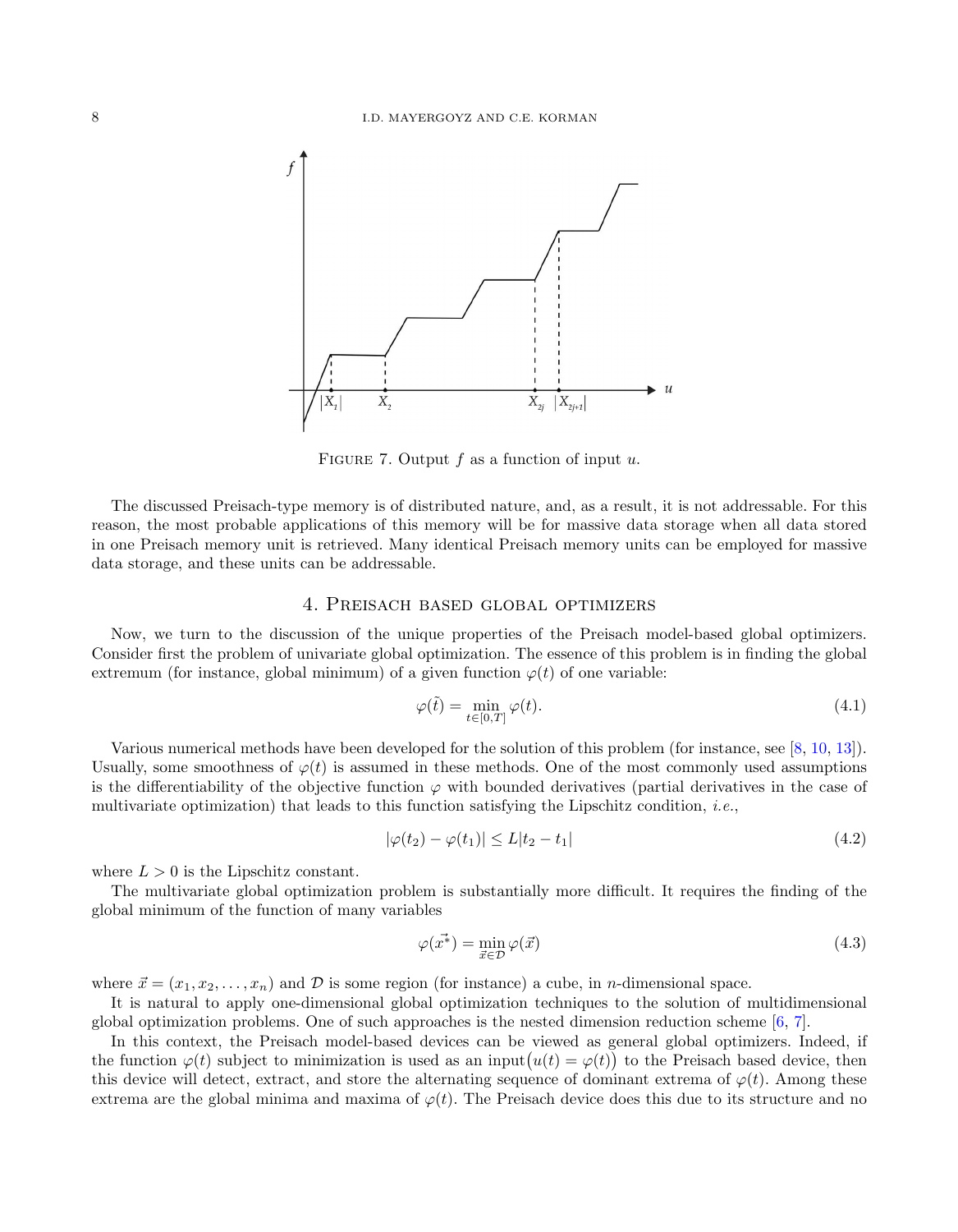

<span id="page-8-0"></span>Figure 8. Staircase interface on the Preisach plane.

computations are needed if  $\varphi(t)$  is given as an analog signal. The extracted and stored extrema of  $\varphi(t)$  can be retrieved. This retrieval is especially simple in the case when the function  $\mu(\alpha, \beta)$  is constant and the output of the Preisach memory is given by the formula:

<span id="page-8-1"></span>
$$
f(t) = C \iint\limits_{\alpha \ge \beta} \hat{\gamma}_{\alpha,\beta} u(t) \mathrm{d}\alpha \mathrm{d}\beta. \tag{4.4}
$$

Indeed, by using the diagram shown in Figure [8](#page-8-0) and taking into account that the retrieval can be accomplished by using a monotonically decreasing input  $u(t)$ , it can be shown that the output  $f(t)$  is a piece-wise linear function of  $u(t)$  shown schematically in Figure [9.](#page-9-0) The transition from one linear link of the function f vs. u to another occurs at the input values  $u = m_k$ , where  $m_k$  are extracted minima of  $\varphi(t)$ .

The described approach can be applied to multivariate minimization, as well. Clearly, this is a broad problem. Therefore, in order to illustrate the approach, we shall limit our discussion here to a simple two-dimensional case where the domain  $\mathcal D$  is a rectangle shown in Figure [10.](#page-9-1) Further, the simple nested dimension reduction scheme of finite discretization is employed in order to demonstrate that two-dimensional (or higher-dimensional) data can be used as scalar input to the Preisach operator. In this illustative case, the input  $u(t)$  to the Preisach minimizer coincides with  $\varphi(t)$  traced upwards along the vertical line 1 during the interval [0, T] then it coincides with  $\varphi(t)$  traced downwards along the vertical line 2 during the interval [T, 2T], and it is defined similarly for all other vertical lines. It is apparent that the Preisach minimizer will detect and store the global minima at all these vertical lines. This approach is very effective when the data along these vertical lines are available in analog form. This is the case when these data are obtained as a result of measurements. The described approach can be generalized to higher dimensions, and several Preisach minimizer units can be operated in parallel. It is apparent that some smoothness of  $\varphi(\vec{x})$  is tacitly assumed when minimization along discrete parallel lines is used. The same is true when finite number of  $\hat{\gamma}$ -elements (instead of infinite numbers) are used in realizations of the Preisach model [\(4.4\)](#page-8-1). A more comprehensive analysis of dimension reduction, and the associated analysis for data smoothness and finite number of Preisach operators is left unattended in this paper.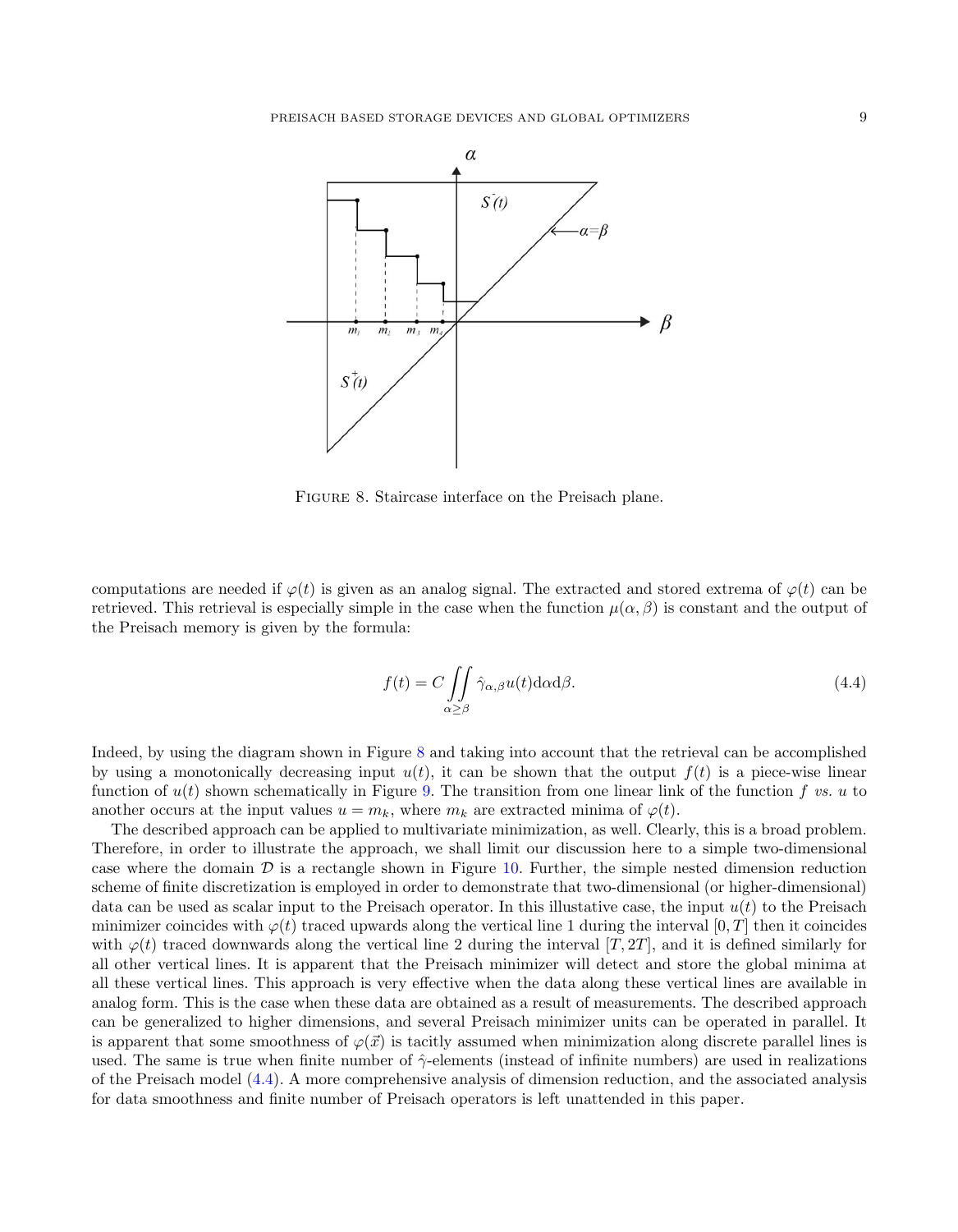<span id="page-9-0"></span>

<span id="page-9-1"></span>FIGURE 10. Rectangular domain  $D$  illustrating a simple discretization.

## 5. Conclusion

By taking advantage of the inherent properties of the Preisach model and the fact that the model admits simple device realizations, it was shown in the paper that these realizations can be utilized as unique data storage devices, as well as analog global optimizers. In order to demonstrate these features, the Erasure Property of the Preisach model was employed, where only the sequences of alternating dominant input extrema are stored and where all other input extrema are erased.